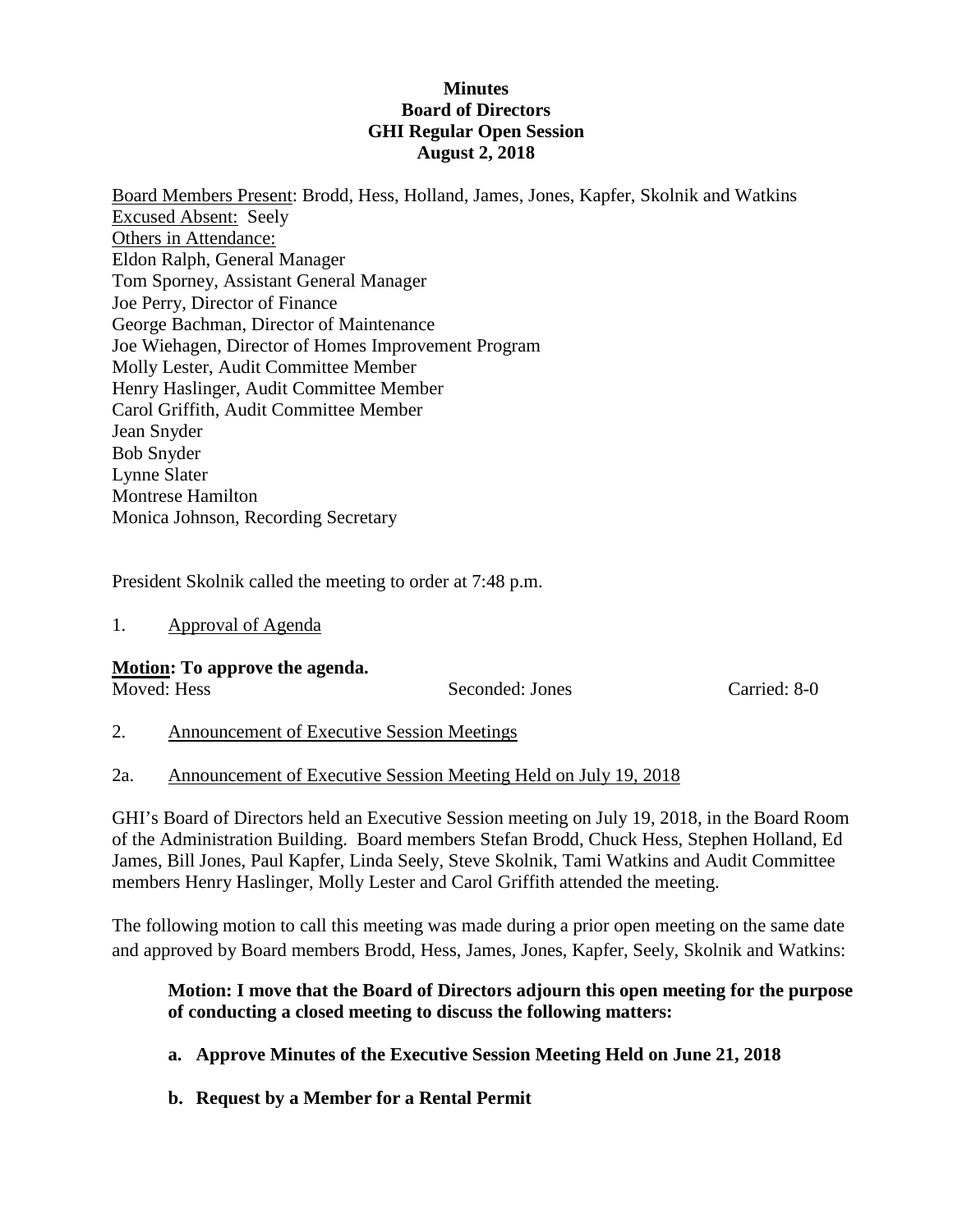- **c. Consider the terms and conditions of the following contracts in the negotiation stage:**
	- **Selection of an Independent Audit Firm for the 2018 External Audit - 1st reading**
	- **Contract for 16-hour Asbestos Operations and Maintenance Training for Employees**
- **d. Member Financial Matters.**

# **e. A member complaint matter**

During the meeting, the Board authorized the Manager to enter into a contract with Aerosol Monitoring and Analysis, Inc. for two sessions of on-site 16-hour operations & training for employees, for a total not to exceed \$9,750.

The meeting commenced at 7:03 p.m., recessed at 7:44 p.m.; resumed at 9:04 p.m.; and adjourned at 9:24 p.m.

*Authority for the above closed meeting was derived from Subtitle 6b of the Maryland Cooperative Housing Corporation Act, § 5-6B-19 "Meetings of cooperative housing corporation open to members of corporation or their agents." Paragraph (e) (1)*

# 2b. Announcement of Informal Complaint Hearing Held in an Executive Session on July 17, 2018

GHI's Board of Directors conducted an informal complaint hearing on July 17, 2018 with a member regarding complaints of objectionable conduct by the member towards staff. Board members Brodd, Hess, Holland, James, Jones, Kapfer, Seely, Skolnik and Watkins, and Audit Committee member Haslinger attended the hearing.

The motion to call this meeting was made during an Executive session meeting on July 5, 2018 and approved by Brodd, Hess, Holland, James, Jones, Seely and Skolnik.

The hearing commenced at 7:00 p.m. and adjourned at 8:50 p.m.

*Authority for the above closed meetings was derived from Subtitle 6b of the Maryland Cooperative Housing Corporation Act, § 5-6B-19 "Meetings of cooperative housing corporation open to members of corporation or their agents." Paragraph (e) (1)*

3. Visitors and Members (Comment Period)

Jean Snyder asked the Board if GHI could have someone clean the dumpster area at building 15 where tenants are not putting their trash in the dumpster. She suggested that a letter go out to every tenant at Parkway.

Bob Snyder, also mentioned that tenants do not put their trash in the dumpster.

Minutes: GHI Board of Directors Meeting of August 2, 2018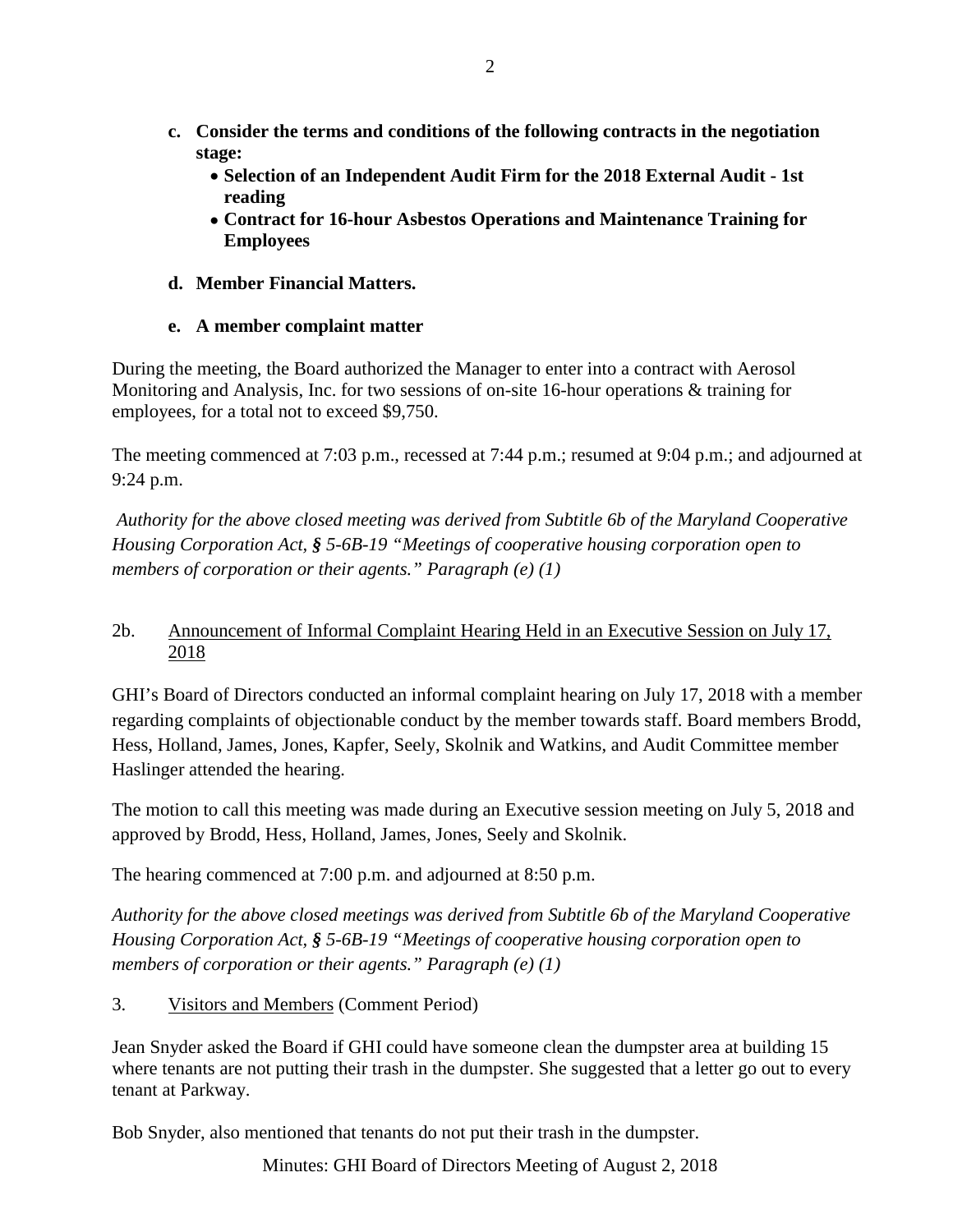#### 4. Approval of Membership Applications

**Motion: I move that the Board of Directors approve the following persons into the cooperative and membership be afforded them at the time of settlement:**

- **C. Jenise Williamson, Sole Owner;**
- **Brenda E. Fawcett, Owen R. Fawcett;**
- **Stella M. Filippa, Sole Owner;**
- **Patrica J. Zapor, Sole Owner;**
- **Ralph Koziarski, Erin K. Bilyeu, Tenants by the Entirety;**
- **Karen R. Gregoire, Sole Owner;**
- **David A. Patton, Sole Owner;**
- **Nolan G. Soter, Sole Owner;**
- **Jordan A. Hinshaw, Lindsay A. Powers, Tenants by the Entirety.**

Moved: James Seconded: Hess Carried: 8-0

## **Motion: I move that the Board of Directors approve the following Mutual Ownership Contract change:**

- **Linnea R. Berge, Ellen M. Holder, Joint Tenants, changed to Ellen M. Holder, Sole Owner.**
- Moved: James Seconded: Hess Carried: 8-0

### 5. Committee and Homes Improvement Program Reports

Homes Improvement Program – Wiehagen reported:

- Windows  $-61\%$  completed
- Doors 41% completed
- Siding  $-19\%$  completed
- Electric baseboard 85% completed
- $HVAC 3%$  completed
- Masonry crawlspaces 100% completed
- Attic  $-48\%$  completed

**Long Range Planning Task Force** – Kapfer reported that the task force met and is working on the charter.

**Member Outreach Committee –** Brodd reminded the Board and Audit Committee, that the New Member Social is Thursday August 9 at 7pm.

**Audit Committee** – Lester reminded the Board that last year's Audit Committee's 2017-2018 recommendations still needs to be considered by the Board.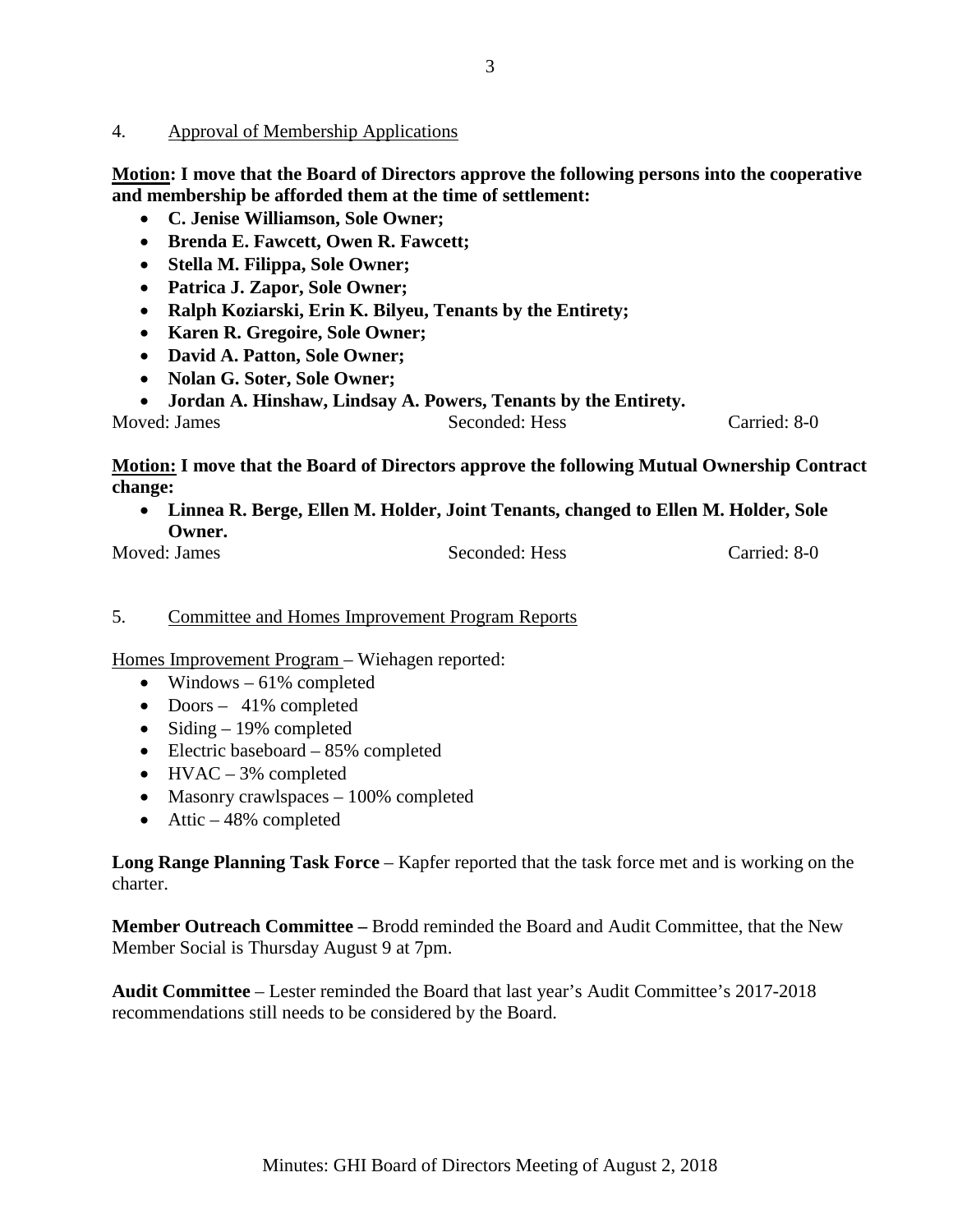#### 6. For Action or Discussion

#### 6a. Approve Minutes of the Special Open Session Meeting Held on July 5, 2018

## **Motion: I move that the Board of Directors approve the minutes of the Special Open Session meeting held on July 5, 2018 as presented.**

| Moved: James      | Seconded: Hess | Carried: 7-0-1 |
|-------------------|----------------|----------------|
| Abstained: Kapfer |                |                |

6b. Approve Minutes of the Regular Open Session Meeting Held on July 5, 2018

## **Motion: I move that the Board of Directors approve the minutes of the Regular Open Session meeting held on July 5, 2018 as presented.**

| Moved: James      | $\sim$ $\sim$ $\sim$ $\sim$ $\sim$ | Seconded: Hess | Carried: 7-0-1 |
|-------------------|------------------------------------|----------------|----------------|
| Abstained: Kapfer |                                    |                |                |

### 6c. Review Report re: Execution of Years 1 and 2 of the Homes Improvement Program

In 2017, the Board decided that there should be a historical record regarding the execution of the Homes Improvement Program (HIP) that is currently underway.

A report regarding the execution of the HIP during its first two years is presented in Attachment #4. The report was prepared by HIP Director Joe Wiehagen, who attended the Board meeting to present it.

### **Motion: I move that the Board of Directors accept the report that staff prepared, regarding the execution of the Homes Improvement Program during 2016 and 2017.** Moved: Hess Seconded: James Carried: 8-0

6d. Request by the Member of 3-B Eastway for an Exception to Install New Double-Hung Windows in the Gardenside Addition

Ms. Lynne Slater, the member at 3-B Eastway (a masonry unit) submitted a permit request (Attachment #5a. and 5b.) on June 21, 2018 to Technical Services staff for remodeling work in her kitchen and gardenside addition. The improvements to the addition included replacement of windows. Staff advised that the installation of double-hung windows was contrary to GHI rules as follows:

§X.N.2.

All replacement windows must be reviewed by the Technical Services office. A GHI permit is required.

Double-hung windows Masonry (brick or block) [original home or addition] Unacceptable, except for small bath opening and 2nd floor end locations of end units only

During the ARC meeting of July 11, 2018, the committee discussed the following points: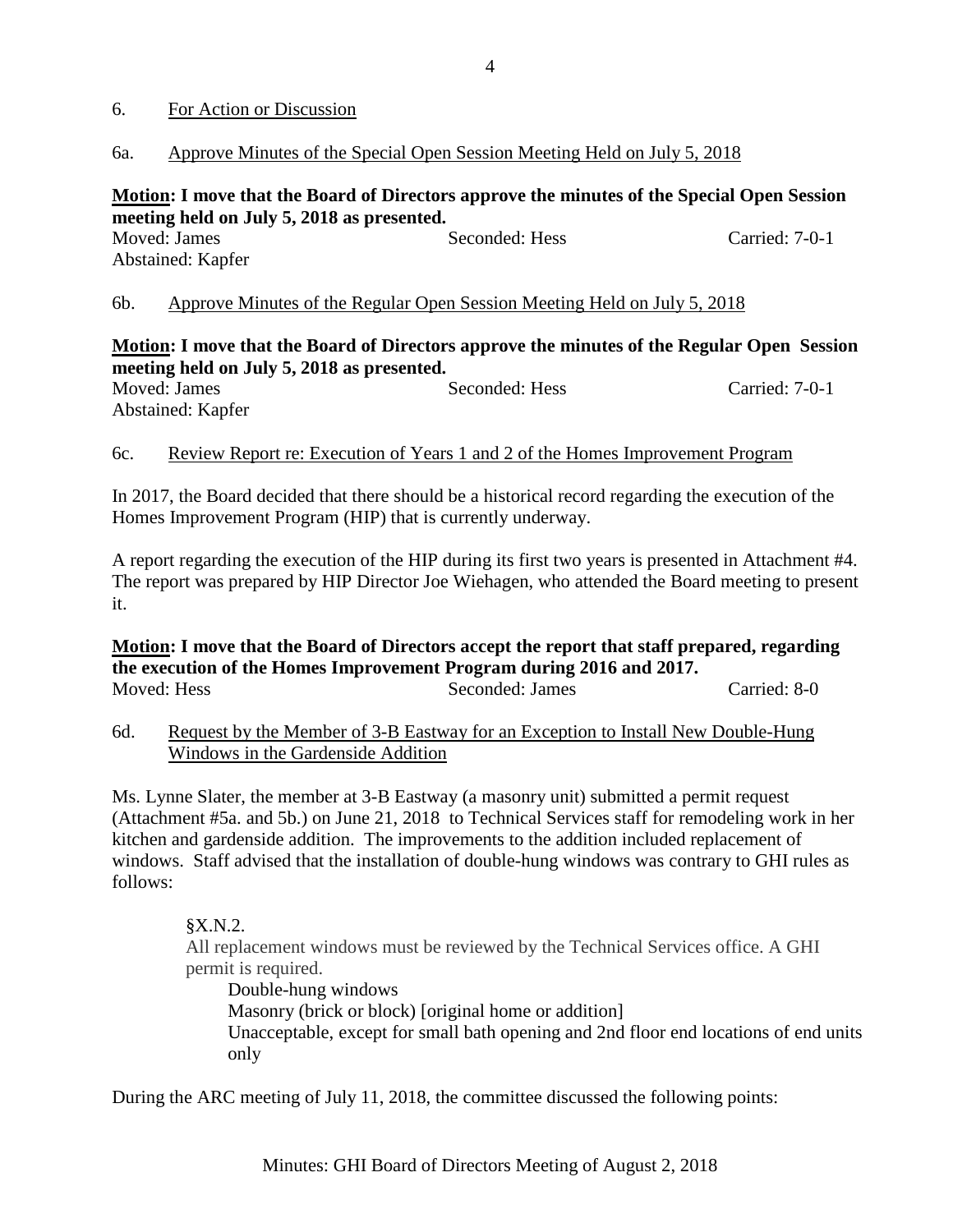- The member desires to replace the windows in her gardenside addition. The existing windows are double-hung, and she prefers to install new double-hung windows, just making them somewhat larger, with lower sills.
- The member doesn't like casement windows or horizontal slider windows.
- There will be no additional windows, just replacements that are a bit taller.
- No muntin grids are being proposed.

ARC recommended 5-1-0 that the GHI Board of Directors grant an exception allowing the installation of new double-hung windows in the gardenside addition at 3-B Eastway. The reason for supporting this motion was that the style of the new windows is similar to the existing double-hung windows. One committee member objected to the motion because of the lack of clear drawings showing the proposed design. Ms. Slater subsequently submitted elevation and revised plan view drawings of the windows (refer to Attachments #'s 5ba and 5b).

**Motion: I move that the Board of Directors allow an exception to GHI's rules in Section X.N.2 Building Openings, Doors, Skylights of the Member Handbook; thereby allowing the member at 3-B Eastway to install new double-hung windows in the gardenside addition to the unit.** Moved: Hess Seconded: Kapfer Carried: 8-0

# *For the record: The Board moved back to Item 4, Approval of Membership for clarification.*

6e. Audit Committee's Recommendation re: Selection of an Audit Firm for the 2018 External Audit

On July 19, 2018, the Board approved a contract with Wegner CPA's for first reading, to conduct an independent audit of the 2018 consolidated financial statements and prepare federal and state tax returns for GHI and GDC for the year ending December 31, 2018. A second reading has been deferred pending the Board's review of the Audit Committee's recommendation regarding the selection of an audit firm.

**Motion: I move that the Board of Directors accept the Audit Committee's recommendation either to not hire Wegner CPAs to perform the 2018 financial audit or to hire Wegner to perform the audit without the engagement of the prior lead auditor who participated in previous audits.** 

| Moved: James                          | Seconded: Kapfer                                                                    | Amended and<br>carried by a vote<br>later. |
|---------------------------------------|-------------------------------------------------------------------------------------|--------------------------------------------|
| everything and add the word "report". | Amendment: I move to amend the motion to after the words "Audit Committee's" delete |                                            |
| Moved: Jones                          | Seconded: Hess                                                                      | Carried: 5-3                               |
| Against: Holland, James, Kapfer       |                                                                                     |                                            |
|                                       |                                                                                     |                                            |

|              | <u>Motion as Amended:</u> I move that the Board of Directors accept the Audit Committee's report. |              |
|--------------|---------------------------------------------------------------------------------------------------|--------------|
| Moved: James | Seconded: Kapfer                                                                                  | Carried: 8-0 |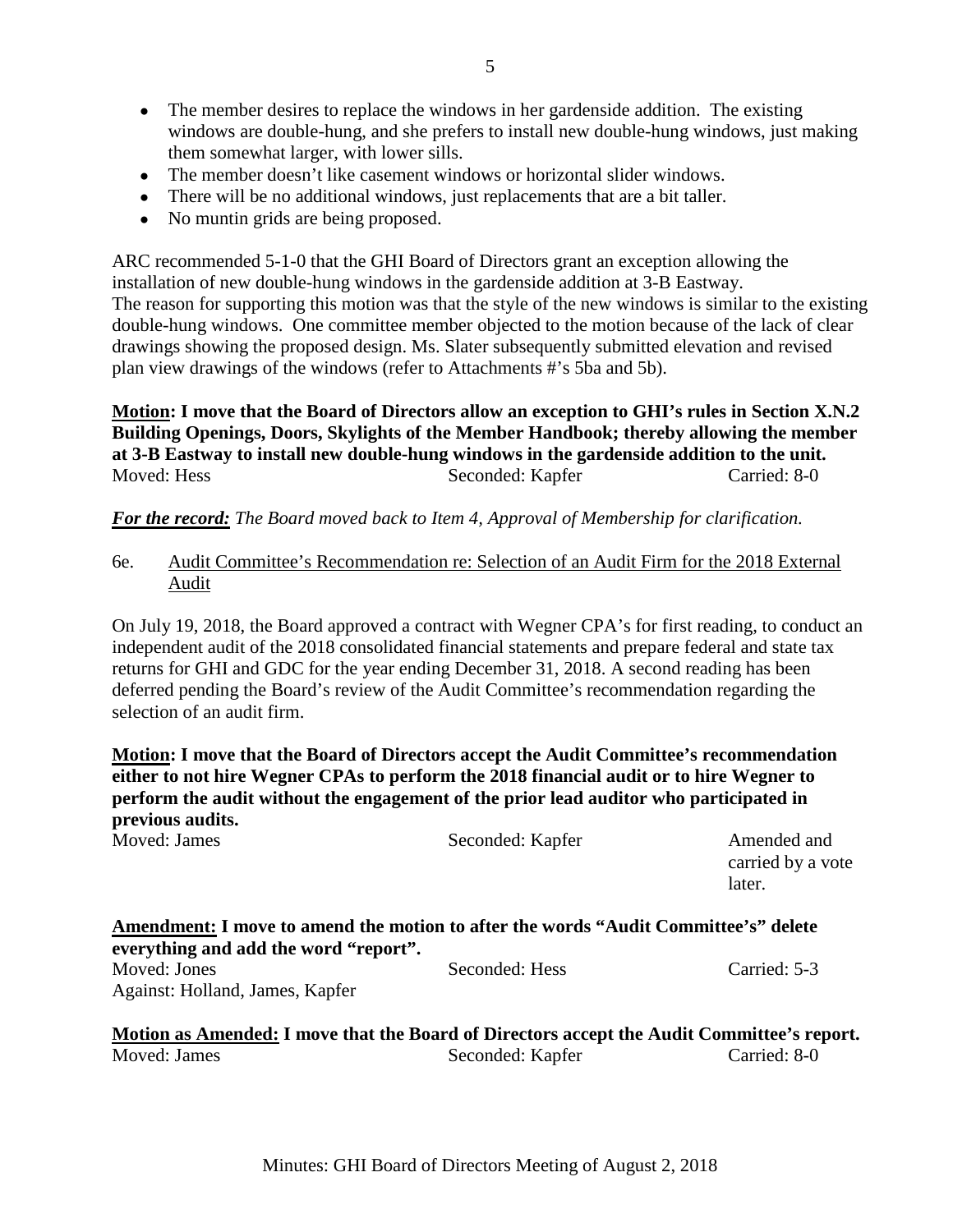### 6f. Appoint Ad-hoc Committee to Recommend Changes to GHI's Bylaws

Changes to the bylaws were last made during the annual membership meeting in May 2017. Since that time, some Board members have expressed the view that the Board should consider requesting the membership to revise the following Bylaws' provisions:

## A. Expenditure of Funds for Multi-year Contracts

• *Article V111. §11. Expenditure of Funds and Contracts*.

*d. The total outstanding amount required for multiyear contracts greater than \$40,000 per year and/or of duration in excess of five years shall not exceed \$400,000, subject, however, to the following exceptions:* 

*I. Contracts for which the purpose and amount shall be approved at a membership meeting by a two-thirds vote;*

On January 11, 2018, Attorney Joe Douglass provided the following interpretation:

"Under this provision, the total permitted amount for all multiyear contracts costing more than \$40,000 per year and/or lasting more than five years is \$400,000. The key term is "and/or". The \$400,000 total is an aggregate of the prices of all such multiyear contracts, and includes all multiyear contracts costing more than \$40,000 per year, even if their duration is less than five years, and all multiyear contracts with durations of more than five years, even if they are for amounts less than \$40,000 per year."

There has been much confusion interpreting the language of this particular bylaws'provision; its language should be revised so that it is more easily understood.

### B. Acquisition of Property by GHI/GDC

### • *Article 11. Purpose and Powers. §1. Purpose*

*The purpose for which the Corporation has been organized is to purchase or otherwise acquire, operate, and manage housing projects in Greenbelt on a non-profit basis, and in the interest of and for the housing of its members, to purchase or otherwise acquire memberships or interests in a non-profit cooperative mortgage company organized by the Corporation and the National Consumer Cooperative Bank or its successors for the purpose of making unit loans to members of housing cooperatives, including the Corporation. In connection with such projects, the Corporation may either itself or by or through a subsidiary corporation or corporations, or by contract, lease, or otherwise, provide such community facilities, services, and benefits as may be necessary or convenient for the welfare of its members and the usefulness of the projects, provided the membership shall determine such facilities, services, or benefits are needed and are not available through other competent authority, institution, or agency.*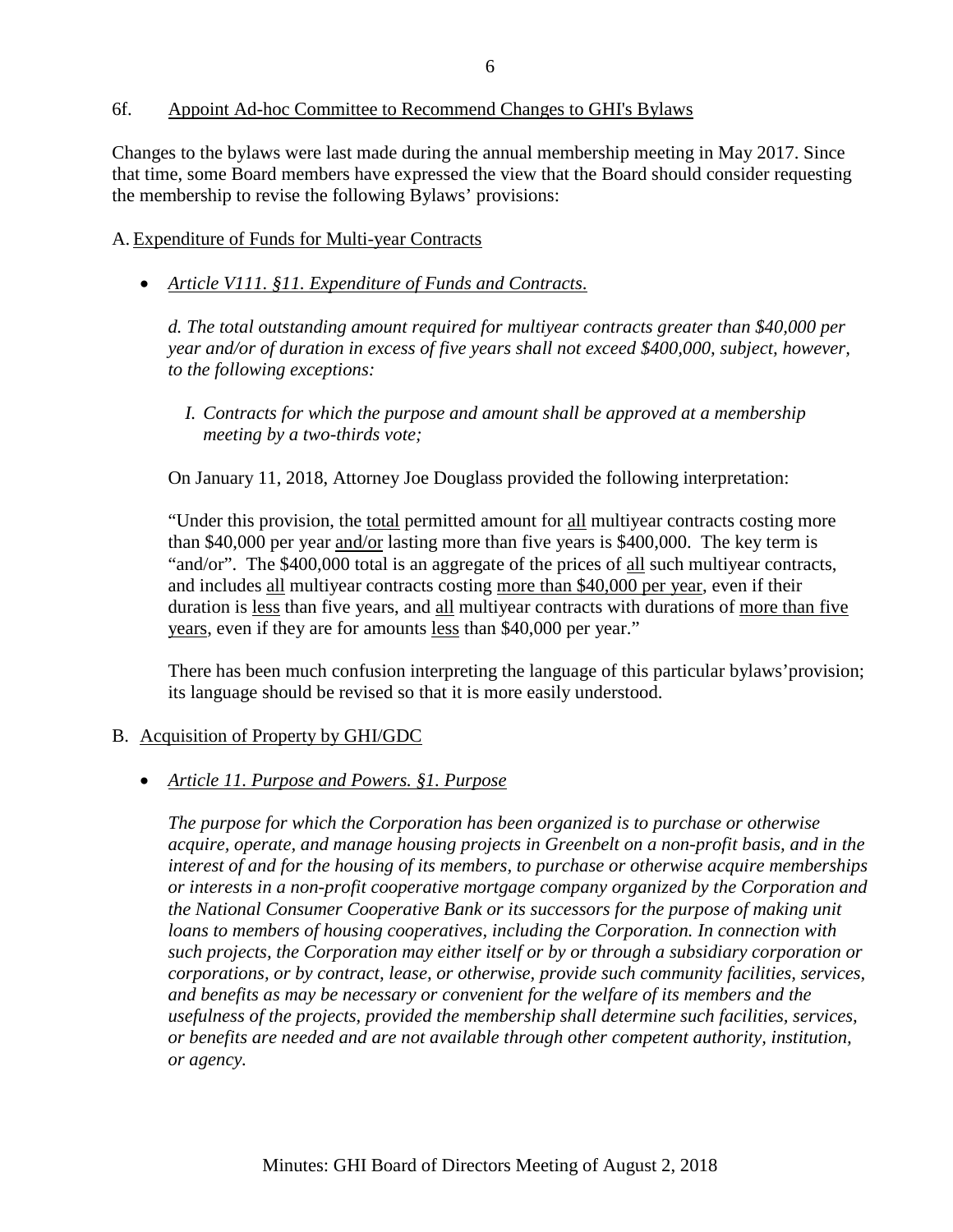• *Article V111. §8. Purposes for Which Funds of the Corporation May Be Used.*

*No funds of the Corporation shall be used for any purpose other than expenses incident to taxes, insurance, financing charges, operations, management, maintenance and repairs, necessary additions to and replacements of property, and the repurchase of the equity of withdrawing members; nor shall any obligation or contract be entered into for any other purpose without the prior affirmative approval of the membership given (a) at a meeting of the membership at which a quorum is present at the time the item or items are voted upon, and (b) after full details of the proposed expenditure(s), including the initial and estimated subsequent annual costs to the Corporation and increased monthly charges to each member, shall have been given to each member in writing at least thirty (30) days prior to such membership meeting. Notwithstanding the foregoing, the Board of Directors may use funds up to \$2,500 for planning each new transaction, not-to-exceed a total of \$15,000 per year and not-to-exceed \$2,000 a year for civic and community purposes without prior membership approval.*

On January 11, 2017, Attorney Joe Douglass advised the Board as follows: "Based on the above under Article II, Section 1, and Article VIII, Section 8 of the current Bylaws, any new acquisition of property by GDC for the benefit of GHI, the funding of such an acquisition by GHI, and the funding by GHI of any activities in connection with such an acquisition, would have to be authorized by the GHI membership. The GHI Board could not exercise the Corporation's authority to do these things without first obtaining a membership vote authorizing such action."

Some Board members have expressed concern that due to the current language of the bylaws' provisions, purchase negotiations for properties may be inhibited through premature public disclosure of proposed acquisition costs and the timeliness of a purchase transaction may also be affected.

The Board should consider whether to appoint an ad-hoc Committee to review and recommend whether the above-mentioned and other bylaws' provisions should be revised.

# **By Consensus: That the President, Vice President, General Manager and Assistant General Manager determine what direction to give to the attorney.**

## 6g. Appoint a Task Force to Recommend a Draft MOU re: Guidelines for GHI Yards Within City's Rights-of way

In 2005, City of Greenbelt staff submitted a draft memorandum of understanding to GHI with suggested guidelines for resolving issues with GHI units and yards that encroached on the City rights-of-way (refer to Attachment #7.) GHI's Board of Directors did not approve the Memorandum of Understanding at that time.

Remaining yard encroachments on City of Greenbelt rights-of-way can be classified into two categories:

• Category 1 **-** (81) GHI yard boundaries are outside GHI property lines, but only by about a foot or so.

Minutes: GHI Board of Directors Meeting of August 2, 2018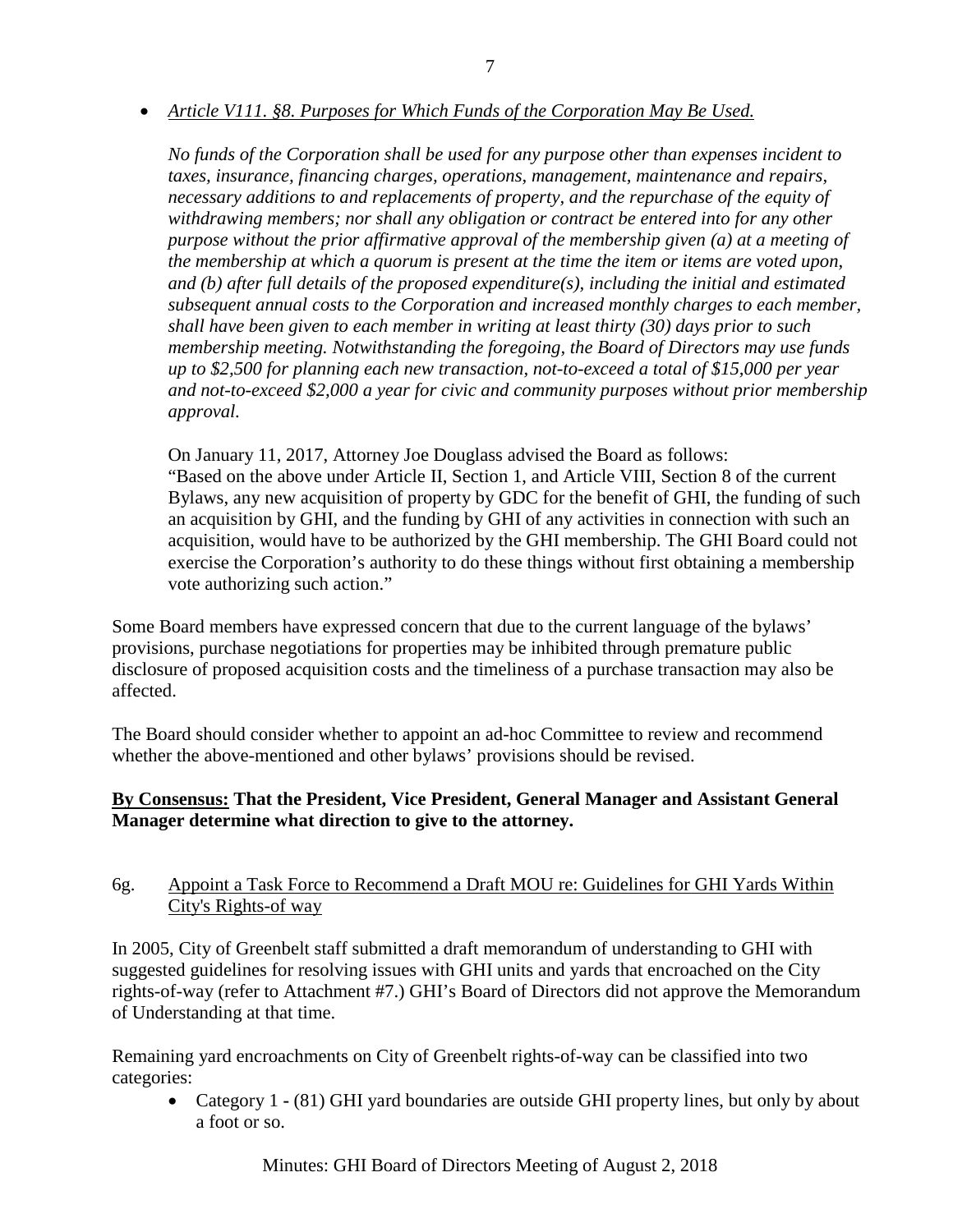• Category 2 **-** (92) natural GHI yard boundaries are outside GHI property lines, but by a more substantial amount.

Based on a directive from GHI's Board, GHI staff requested the City's Planning and Community Development staff in 2016 to prepare a new draft memorandum of understanding for GHI's consideration, regarding yard use and future permitting of improvements for the remaining locations where rights-of-way encroachments exist. During the recent City of Greenbelt/GHI work session on July 16, 2018, the City's Manager requested GHI to submit a draft memorandum of understanding for the City's consideration.

The Board should consider appointing a task force to draft a memorandum of understanding for the Board's review.

# **By Consensus: To have GHI's Attorney to draft an MOU to submit to the City of Greenbelt.**

6h. Request the Buildings Committee to Recommend a Security Plan for the Administrative Building

Due to the spate of incidents of workplace violence across America and experiences with a few angry members in the past, staff believes that GHI should improve security measures within the Administration Building Complex to enhance the security of staff as well as participants at Board and committee meetings.

The Board of Directors may wish to consider requesting the Buildings Committee to recommend a security plan for the Administrative Building Complex.

# **By Consensus: To form an open Task Force consisting of a wide-range of Community leaders.**

# 6i. Review Minutes of the 2018 Annual Membership Meeting

Attachment #8. is a draft of the minutes of the May 10, 2018 annual membership meeting. After the Board reviews and accepts the minutes, they will be included on the May 9, 2019 annual meeting agenda for review and approval by the membership.

## **Motion: I move that the Board of Directors accept the draft minutes for the May 10, 2018 annual membership meeting as presented on August 2, 2018 and direct staff to include them on the agenda for the May 9, 2019 annual membership meeting, for review and approval by the membership.**

Moved: James Seconded: Hess Carried: 8-0

# Items of Information:

# 7a. Monthly GHI and City Calendars